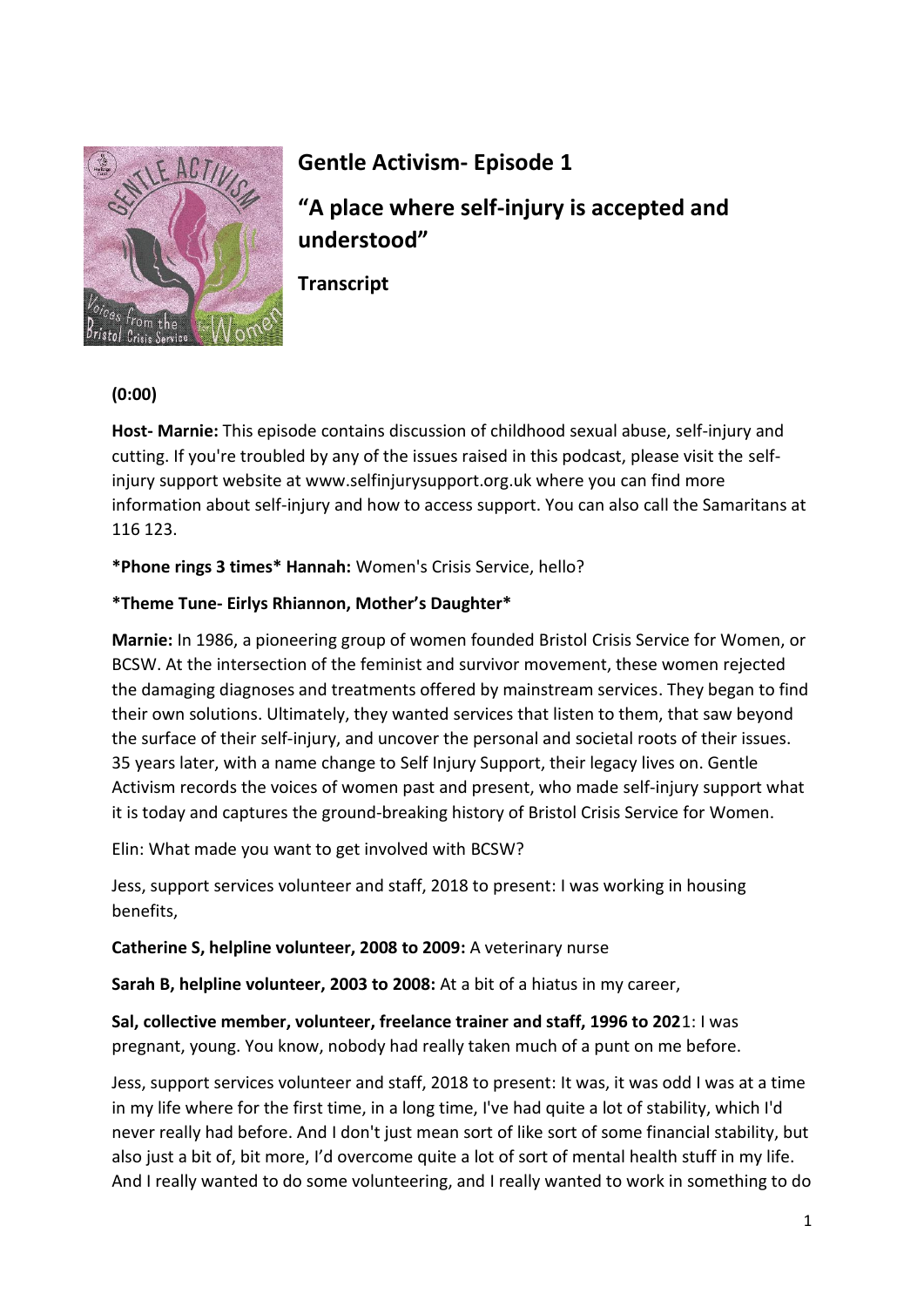with mental health and something to do with women. And I was just looking and just found this organisation by complete chance and had absolutely no idea existed and wish I, wish I'd known it has existed.

**Tessa, helpline volunteer and staff, 1994 to 1996:** I'm a massive believer in phone lines, I just think they're, they're the sort of safety net at the bottom of all other services, they can often catch people who've fallen through the gaps.

**Sal, collective member, volunteer, freelance trainer and staff, 1996 to 2021:** There was a little tiny advert in the back of the Evening Post, which is where all the voluntary aid agencies used to apply any kind of advertising for volunteers back in the day. And it was just kind of like, it just jumped out at me as a kind of, well, you've been thinking you need to do something.

**Anonymous, helpline volunteer, 2005-2006:** I think it was in the scrapstore in St Werburgh's. So there was a whole wall of flyers and leaflets about do this, do this, you know, and I was thinking, what am I what am I gonna do with my life? Now this, you know, and there were two flyers that caught my eye one was for a model for life drawing classes, and the other was volunteering to do the BC SW. Yeah, so I picked up those two flyers basically, and only give serious consideration to one of them.

**Sal, collective member, volunteer, freelance trainer and staff, 1996 to 2021**: Don't think I knew what I was getting myself into. \*laughter\*

**Liz, helpline volunteer, 2005 to 2009:** Thing is it was I'd, I'd always been quite interested in social change. And so I've been involved with a lot of political activism. But you might remember at that time, it wasn't that long after we went to war in Iraq and the Afghani war and things and there was quite a lot of powerlessness amongst activists at that time. And protesting felt really futile. So I still wanted to make my mark in the world and have some kind of influence and make some sort of political change. But I definitely felt like I wanted to do something different.

# **(4:26)**

**Anonymous, helpline volunteer, 2005-2006:** I had quite a breakdown of sorts. I'd never heard of or thought about mental health or anything. I was a music graduate. It wasn't anything that had anything to do with me. Everything's was Bach, and you know, Stockhausen and and I didn't think about anything else. And then I had, you know, quite an almighty breakdown. I sort of came the way of statutory services a bit net never sort of detained or anything like that. But I did go through a bit of statutory stuff and it was all quite dreadful and brutal, you know, so I came to Bristol to get away from lot of that and did, but it was it felt like I've been quite bumped and bruised by various things and then quite a big sort of change in my life. And the thing I've moved to Bristol for that I'd hoped for that didn't turn out to be the, the answer or the way out. So it was this sort of bumpy period where I was I was better. But I had this sort of bumpy experience behind me. And I thought, Oh, I could I could I know what that's like, I know what it's like to feel terrible, I could help other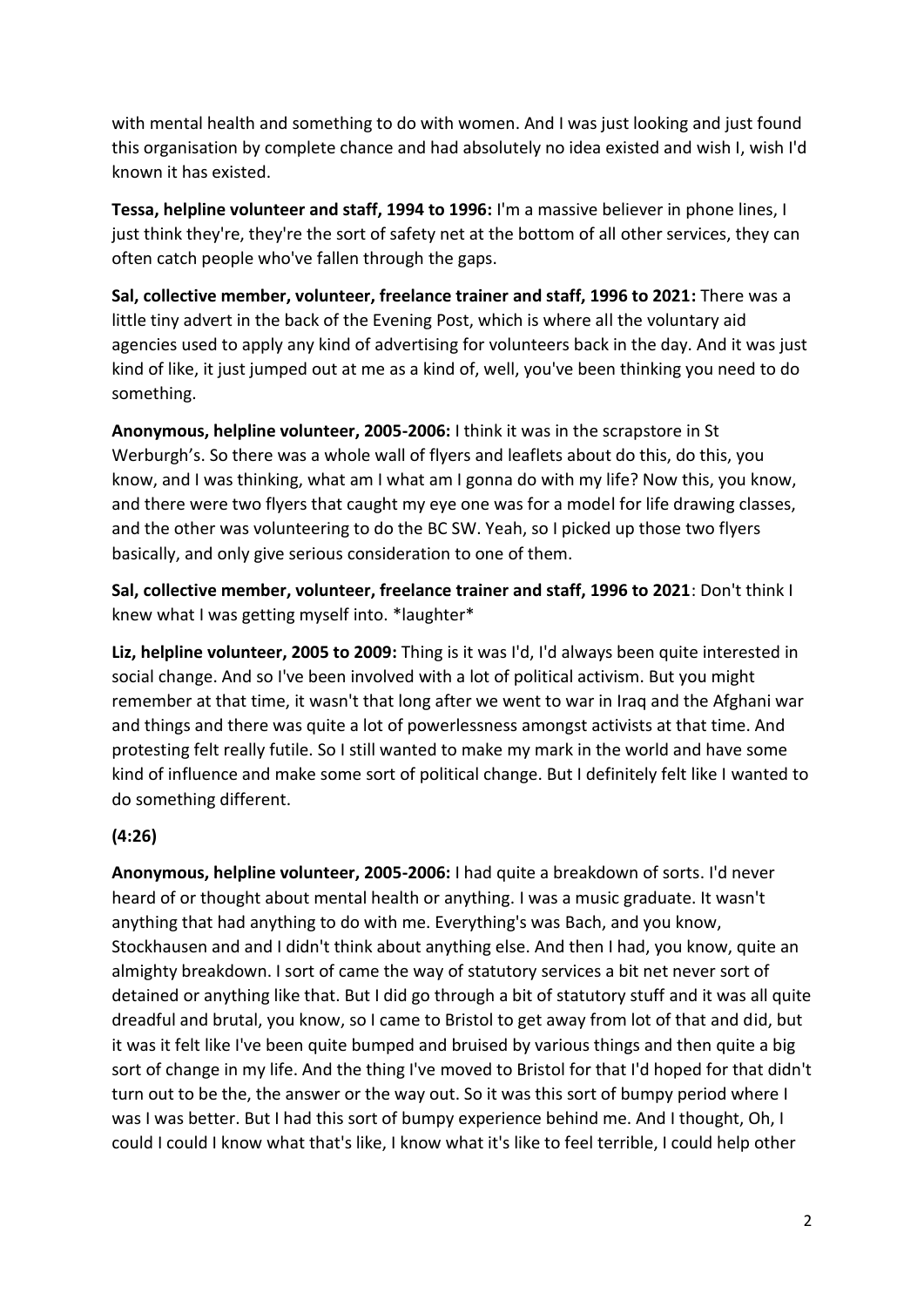people I could, I could listen to that. That's fine, you know. And it felt like it was finally something useful I could do with it with the experience of those feelings.

**Liz, helpline volunteer, 2005 to 2009**: I think most people would just sort of sitting in around fairly conventional work lives or students or had like growing children. And this was their way of doing something that had purpose and was rewarding, but just connected them into something bigger and that felt vital and important.

**Rosa:** Can you talk me through what a shift is like? So you go to the office….

**Lois, staff, 1994 to 1996:** It was above a shop, which was a feminist bookshop. But the horrible thing was going there at night. Because when you went at night for the helpline you couldn't go in the front door of the shop, you had to go right around the back, which is a very, very dark yard with no lights and really scary to walk down. And you have to go in a back door. And these kind of horrible metal doors and so I remember being frightened. Coming out at night. I think I think we felt we were kind of heroines it's mad. Yeah.

**Anonymous, helpline volunteer, 2004-2006**: The main door to the office was straight ahead. Then you went up this disastrously steep staircase \* that left me breathless every time I climbed it. No matter how fit I thought I was.

**Anonymous, helpline volunteer, 2005-2006:** I think we'd be three on, on the shift and you'd go up the stairs, it was always very quiet.

**Anonymous, helpline volunteer, 2004-2006**: Dark just, where is the light switch where is the light switch, never could find the light switch. Definitely needed money being spent on it. Just \*laughter\* it was incredible.

**Clare P, helpline volunteer and staff, 2014 to 2021:** Just not ideal. The things like then there was a death square had a really noisy metal bit on it if you accidentally kicked it with your foot, like, you know, the person on the other end of the phone could hear it. It was yeah, there's quite a lot of, I guess environmental factors. It was like, kind of like taking calls and someone's extor COVID Or me.

**Liz, helpline volunteer, 2005 to 2009:** Everyone else was out partying. \*busy street sounds, hubbub of voices\*. And there we were kind of like squirrelled away. We could hear, you know, the ambulance going by \*sirens\* and the sounds and party goers like kind of having a fun time on the pavement at the bottom. But we were kind of tucked away doing this very focused, very kind of weighty, private thing.

**Anonymous, helpline volunteer, 2005-2006:** And it was really, it was dark, it was a nice dark room. And it was it was really, again, these sort of impressionistic memories, really beautiful things. Everyone had like a little sort of Anglepoise lamp. So there was just like a little pool of lies in this darkness. And everyone just quite naturally, you'd kind of Huddle up into a corner to do your phone call. So if you went you know, for a cup of tea, and they said go and have a break after each call, because some of them Yikes, you know, you come back in and it will be this lovely dark room and the traffic outside and the lights that are coming off the window. And everyone will be in these little pools of light just murmuring talking to people.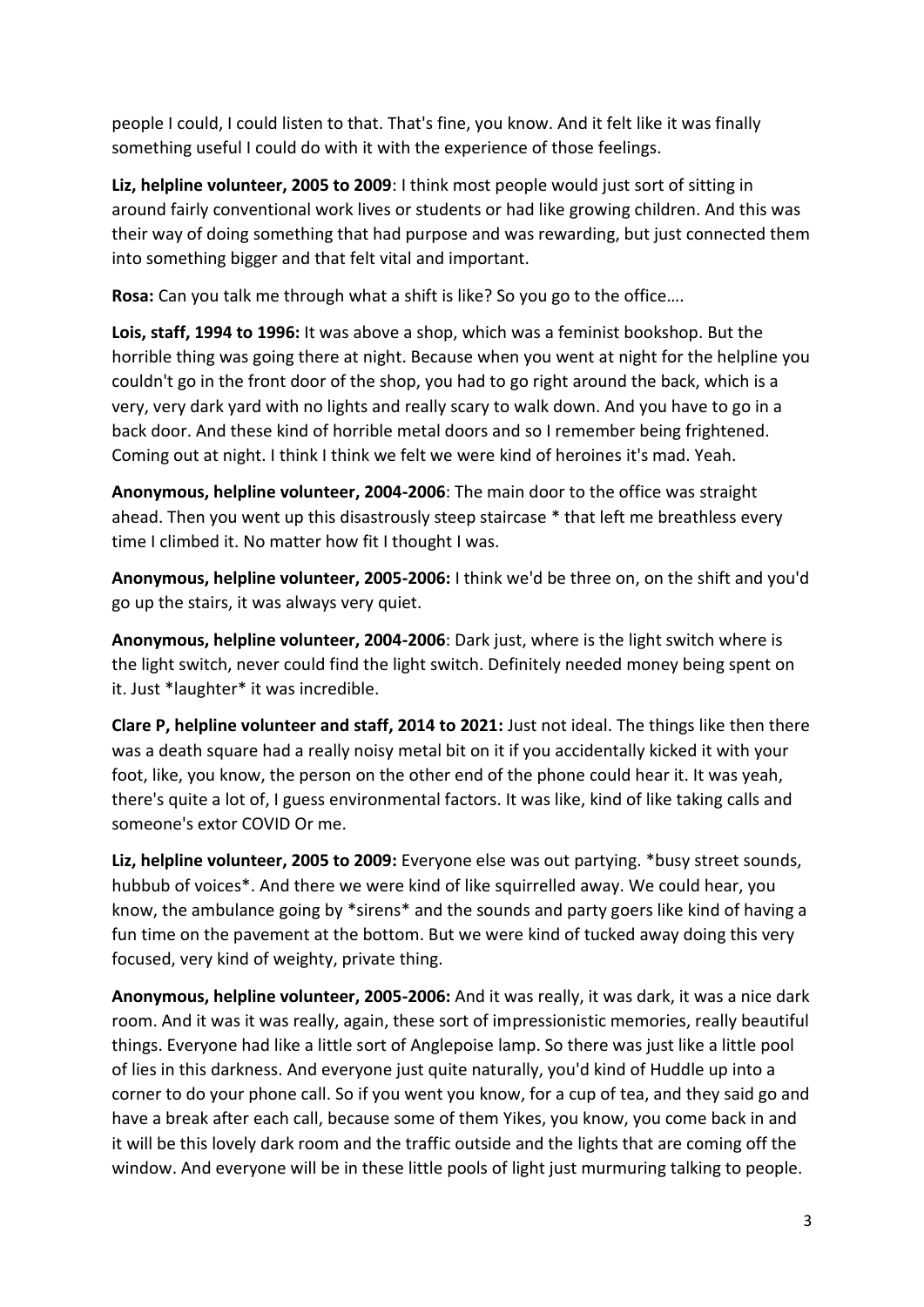So it was it was really restful, which was a funny contrast to some of the really jagged stuff that you heard.

**Clare P, helpline volunteer and staff, 2014 to 2021**: You know, the helpline room now has a really quite a powerful atmosphere when there's two or three people in there taking calls and you know, and if you're in there, I think you can really soak it up. That sense of, yeah, people just being really focused on who they're listening to. And you know, like just that sense of kind of somebody really reaching out and making those connections with people just has a kind of powerful energy I think.

# **(9:42)**

**Jess, support services volunteer and staff, 2018 to present:** You leave work and you are coming in and you go "oh, I'm really knackered" and then you you get into the office, and there's just like another layer of energy that comes over you and you just kind of re you know, just… Something happens it's quite a magical space and we still sit in the kitchen together and have a cup of tea, do a catch up, say hello to each other, or the volunteers or different services sit around and chat and, and we do a little briefing of just updates of anything that's going on at the moment. And I think we need to be, you know, aware of things, you know, tricky has come up in the last week or, and then the helpline room, there's just an atmosphere that it's quite hard to describe without sitting in it. But there's just this warmth and quietness and stillness that exists in that room. Which isn't there in the day, when you sit up there as you go up there for any other reason. It's feels like a different room in the evening. You know, people sit and it's just quiet and warm and safe. And it's such a, it's quite spooky and magical. What happens in there off in that little space in that one room three nights a week. It's it's yeah, it's it's really beautiful. And it sort of is quite hard... Yeah, it's really difficult to put into words actually exactly what that feeling is. But it's, it's special.

**Sal, collective member, volunteer, freelance trainer and staff, 1996 to 2021:** So the phone, I don't think this has changed over 30 years, you let it ring three times no more, no less. That's, that's good practice. You pick up you go, "Hello, Bristol Crisis Service for Women. We've got up to an hour to speak tonight. It's okay to take your time I'm here to listen."

**Anonymous, helpline volunteer, 2004-2006:** Callers were generally quite silent.

**Catherine S, helpline volunteer, 2008 to 2009:** You know, one of the things we were sort of trained in was to kind of keep acknowledging that we were there. So I'm still here for you. And I'm still here, if you need to say anything. If not, I'm still here for you. And just kind of it felt a bit strange, repeating that maybe every 10 minutes, but and you could hear that the person was still there. But whether or not they could talk or didn't want to talk or can talk or whatever. Like I just I really felt that that having that presence there for someone was really, really important to witness. Yeah, to be with them in that pain. And for them not to be alone in that.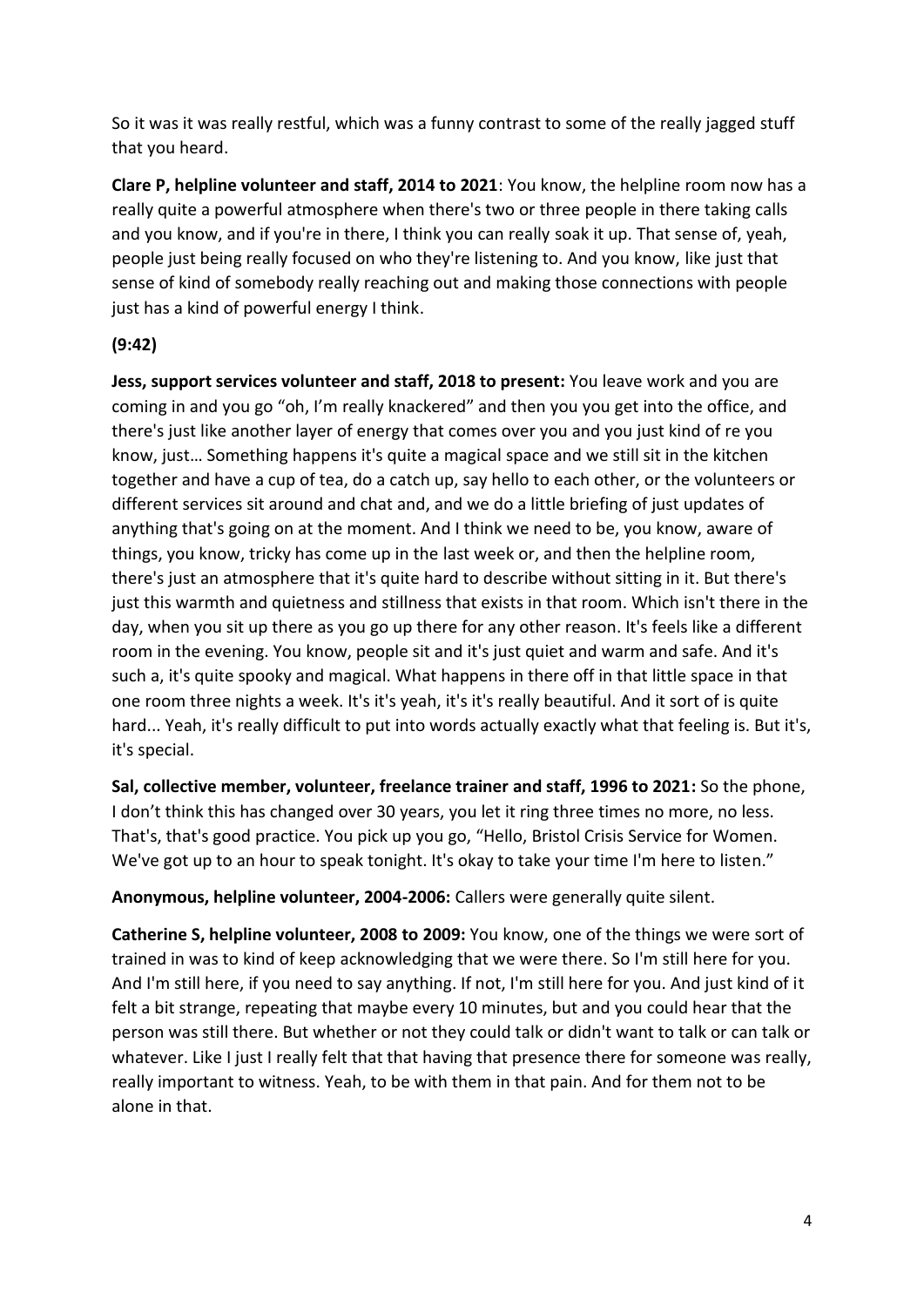**Anonymous, helpline volunteer, 2004-2006:** However, that's not to say that we're all silent. It's amazing just how much energy transmits down a phone line, because I never I never really understood .

**Sarah B, helpline volunteer, 2003 to 2008:** People didn't, people didn't often say I have, you know, I'm a victim of child sexual abuse, or I've, you know, I'm suffering domestic violence or anything like that they'd say, you said realise, while they were talking that, that that was what was happening.

**Catherine S, helpline volunteer, 2008 to 2009:** And then for others, it was Yeah, literally about them telling their story anonymously, I think I'm not feeling like that it was going to go anywhere else and that they didn't have to follow up or. So. Yeah, I just, I just think that those core conditions are so important. I mean, now being a counsellor, it's the it's the one thing I guess it's just always there in the background is like, actually giving somebody that sort of space to not feel judged and to feel accepted. Yeah, and just to kind of be is, is invaluable. Really.

**Liz, helpline volunteer, 2005 to 2009:** I just felt like for a lot of our callers that they they hadn't had that experience before. Like they haven't been really deeply listened to, you know, certainly not through their childhoods, but also by the mental health professionals that were trying to care for them. There wasn't that kind of level of understanding that Bristol Crisis Service had about the issues. Yeah, so that in that sense, it felt quite radical for them to be able to phone us and it be anonymous, and, you know, we we never phoned an ambulance. You know, we never asked for a location so that we could call emergency services, we might say, I'm wondering whether it would be best to finish this call now and phone yourself and ambulance. But they found knowing that it would remain anonymous and confidential, which was quite a big thing.

#### **(14:32)**

**Jess, support services volunteer and staff, 2018 to present**: Because it's incredibly powerful actually to to meet someone in that place and be there with them. And I think that's, you know, that's one of the most important things that we do is you meet someone in that distress and you just share it with them for a bit so they're not they don't have to be on their own in it for half an hour or however long they want to be with you for you know, that's just an incredibly powerful experience. So I think those kind of calls sort of stick with you. And it's not necessarily what was said necessarily, or what's going on for the person, like, sort of, in their lives necessarily is that that experiencing such raw emotion, I think in a way that you don't really experience in, in normal life, normal life, whatever that is, you know, with, yeah, the outside world, it doesn't. It's not something you see every day.

**Liz, helpline volunteer, 2005 to 2009:** The women that we receive phone calls from, we're mostly like, in a really sort of deep state of distress. It was a time where like, most of the services and the crisis teams and things weren't working. So I think for a lot of them, it was kind of us or Samaritans really, but because we specialise in self injury, you know, we picked up a lot of callers who, yeah, cutting for them was like a real issue. So yeah, it was really moving. And then we kind of like, have that have those phone calls, and then we go back,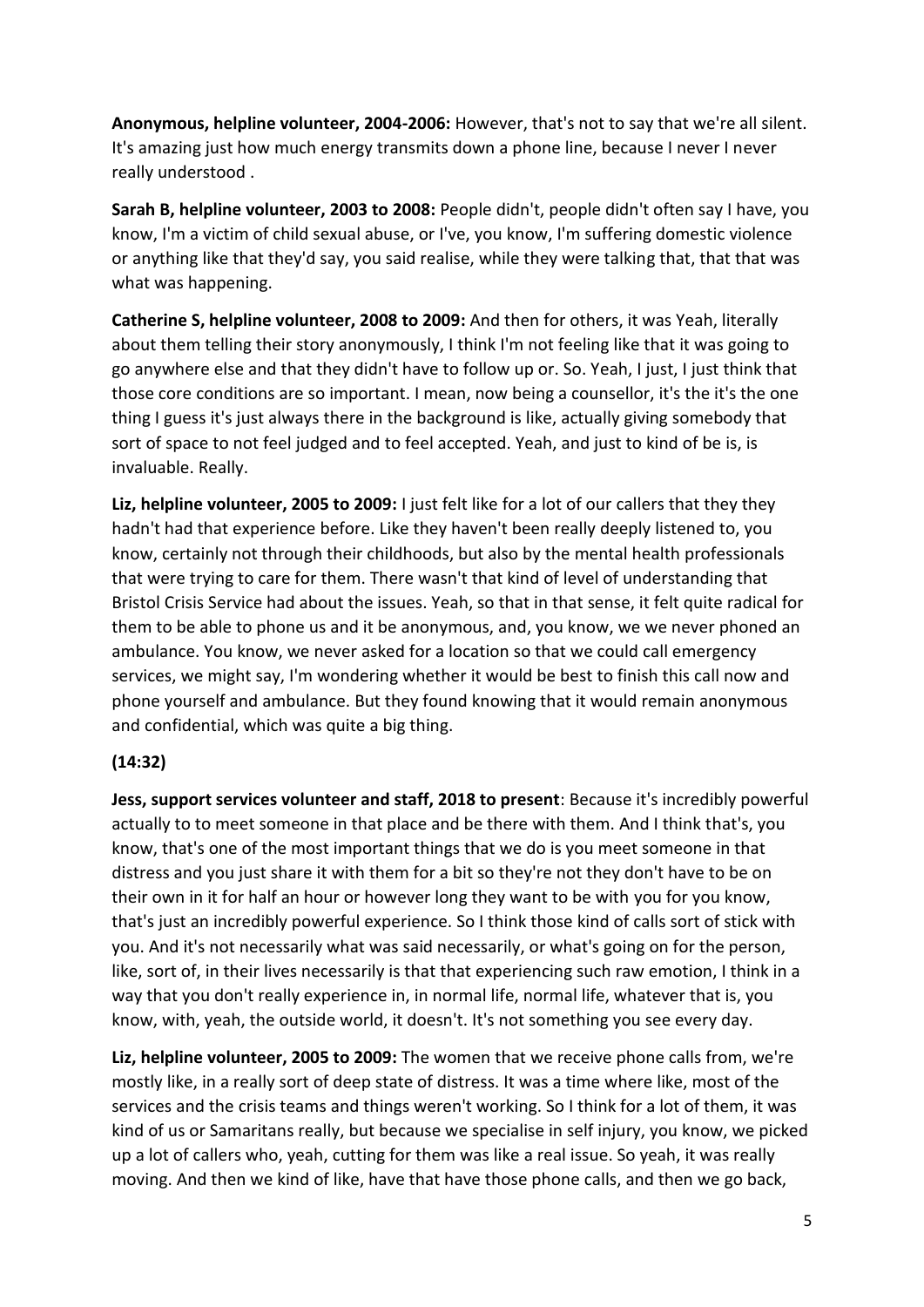and again, just have like a brief cup of tea, maybe a bit of a chat, you know, quick turnaround before we went in and took another call. So, I remember, like there being real, a real sense of camaraderie,

**Stephanie, helpline volunteer, management committee, 1995 to 1998:** It gave me a real sense of how you can be with someone one to one and how helpful that can be for that person to be heard. To be given the space and maybe to be given some, some tools as well.

**Anonymous, helpline volunteer, 2004-2006:** In a similar way, if there was a difficult call, that either upset any of us as volunteers, there would be a lot of like flicking pens or like standing up from our really terrible, wobbly, office chairs, to try and catch the attention of another one. And if they were available, they'd come and sit next to you hold your hand and, and actually support the people that were supporting the callers. It's mad just thinking about it now actually because I haven't thought about it for a really long time, just how for how you need to flick a pen to catch someone's attention when they've got a headset on their back is too. Because it you know, as volunteers you're not trained professionals you're trained volunteers. And it's quite easy and common to feel completely out of your depth with some of these callers. Because they are so so unwell. Yeah, really sad.

**Ellen:** So you mentioned you had some, some training, what the training involve?

**Jess, support services volunteer and staff, 2018 to present:** The training was just the most amazing experience of my life. And I feel very fortunate because I get to deliver it now. And so the training, initially, it mainly revolves around the first sort of beginning bits, we're talking a lot about, what is self harm? And what we mean by that? What does it do for people what, you know, what are they getting out of it, as well as sort of learning how to listen to people in a way that you don't do in everyday life, it's learning how to really hear what somebody is saying, underneath their words.

**Anonymous, helpline volunteer, 2004-2006:** Of all my jobs that I've had, volunteering or not, that BCSW of training was something else it really was so detailed and so, so thorough.

**Jess, support services volunteer and staff, 2018 to present:** Respect that you can, you can really hear someone without trying to give them advice and tell them what to do or ask them questions which they might not be ready for. And that can really shift the conversation.

**Sal, collective member, volunteer, freelance trainer and staff, 1996 to 2021:** We don't We never did. And back then we didn't do role plays, because you don't bring anything real if you pretending so it's always been about women on the training, speaking about their own experiences. So, you know, from the day for, you know, we did a whole day around sexual abuse of children. So, the topic might have been a time in my life and I felt powerless. And so what you end up with is a bunch of women, hopefully not listening too badly to each other but sometimes it's a bit clunky because we're all learning. But really the joy that was the beauty of it was is everybody sharing such personal deep kind of stuff.

**Anonymous, helpline volunteer, 2004-2006:** It felt quite real. It really was a good experience. Yeah, I think the one of the first exercises I can think of that we did at the BCSW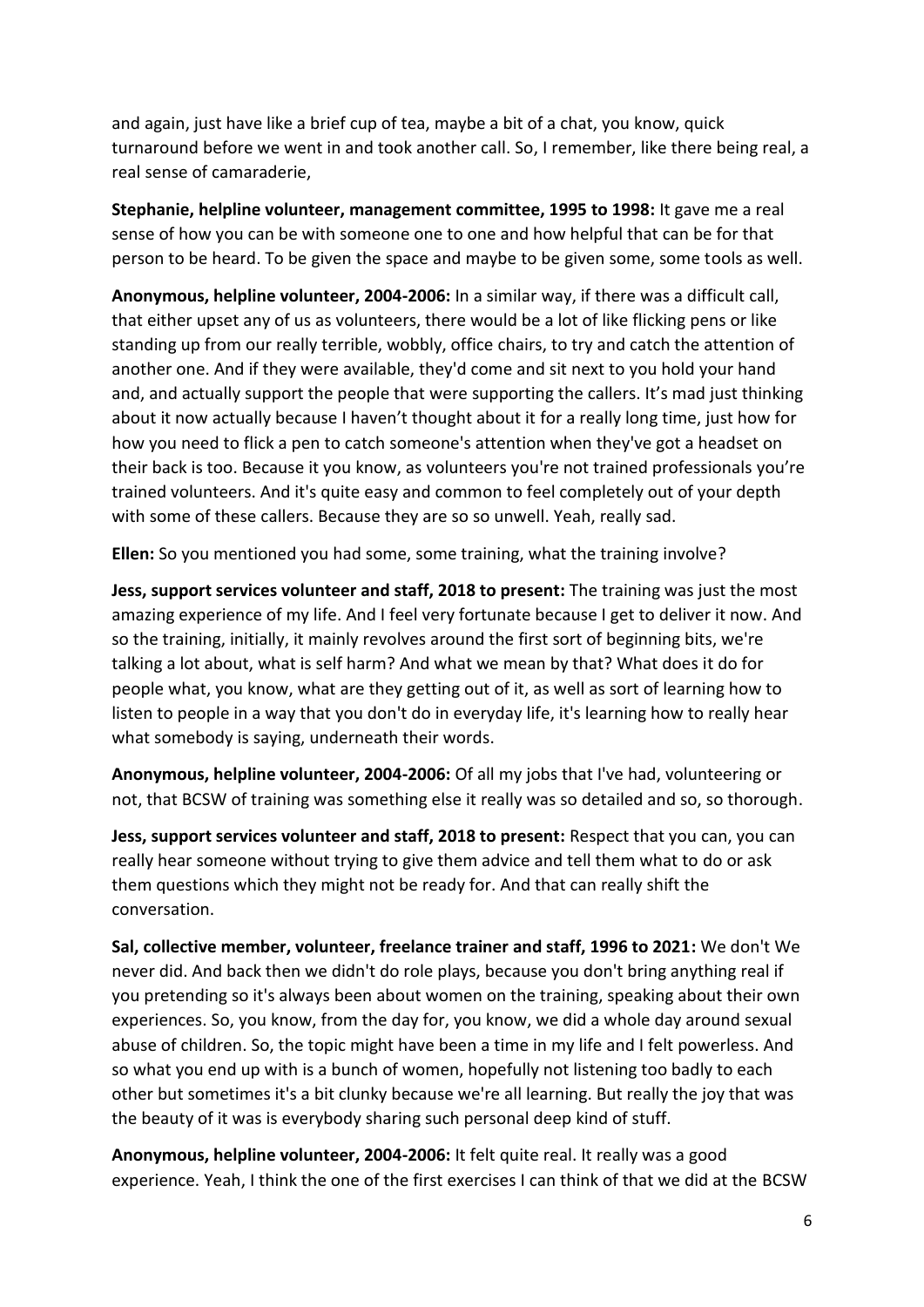training was that, we did some icebreaker exercises but then we were paired off from had some space to go and sit in our pairs and the exercise was just sit in silence and look at each other. It was horrific it really was. First, that was kind of just awkward silence. And then there was a bit of a giggle. And then just this really intense energy just descended over both my partner and I. And I think we were both bit shaken by it. Because I don't think either of us has ever been in a situation where we have had that level of attention or had to receive incoming energy in that way before.

#### **(20:36)**

**Anonymous, helpline volunteer, 2005-2006:** that there was a point in it where I was, I was still feeling very much thinking, what I do with my life, I didn't, I didn't use it to be I was supposed to do music therapy. I don't know what I'm doing. This isn't it at all. But they kept talking so much about the silence and making use of silence and listening to the silence. And there's a composer, John Cage, he famously has this piece of music, which is just silence, and it is 344, isn't it and it's the, the idea is that the sight, the noises that occur naturally are as valid as the music that any composer could write. And Cage wrote a lot about there being a sort of, again, triangular structure between the performer, the audience and the composer. So, because they had a setting in a triangle, I spent a lot of time thinking about John Cage and thinking about the silence and the breathing and the, you know, the sort of crying that doesn't quite make it out of throat that all those sort of little noises and that came properly alive when I started doing the helpline.

**Sal, collective member, volunteer, freelance trainer and staff, 1996 to 2021:** You anticipate some days being difficult, but the founder discussions about class just painful, triggering, and I was infuriated. Oh, yeah. Because it was it was a day it was a day. That's the whole point of it, you have to work out with volunteers, how they're going to handle when their stuff gets touched, because our stuff will always get touched, you can't listen. And it might not be you know, so that's why it's interesting to me that it was class that particularly got me because I wouldn't have expected it wouldn't have thought that it was going to be the thing that the button that pushed my buttons, you know, but it did. So what you need to do in training is have a sort of space that's hopefully safe enough, which is why all the interview process and all the rest of it and making sure that people are kind of in an okay enough position to be doing training. But so that they're so that they can, we can have feelings in that training group, we can see you know, what it feels like to have those buttons pressed, and still be okay to offer sports people,

**Liz, helpline volunteer, 2005 to 2009:** When I remember the actual work being very challenging, and I think I only sustained doing it because of the quality of the training and the level of the support that I received as a volunteer.

**Anonymous, helpline volunteer, 2004-2006:** The other thing was that the pair support system. So, post shift would be paired up in advance with a peer supporter. So that would be another volunteer who was more experienced or maybe of the same level of experience. And we would have an hour to debrief the call following day. So that was all booked in advance ready. So if we'd had a bad shift, you know, that we'd have support the next day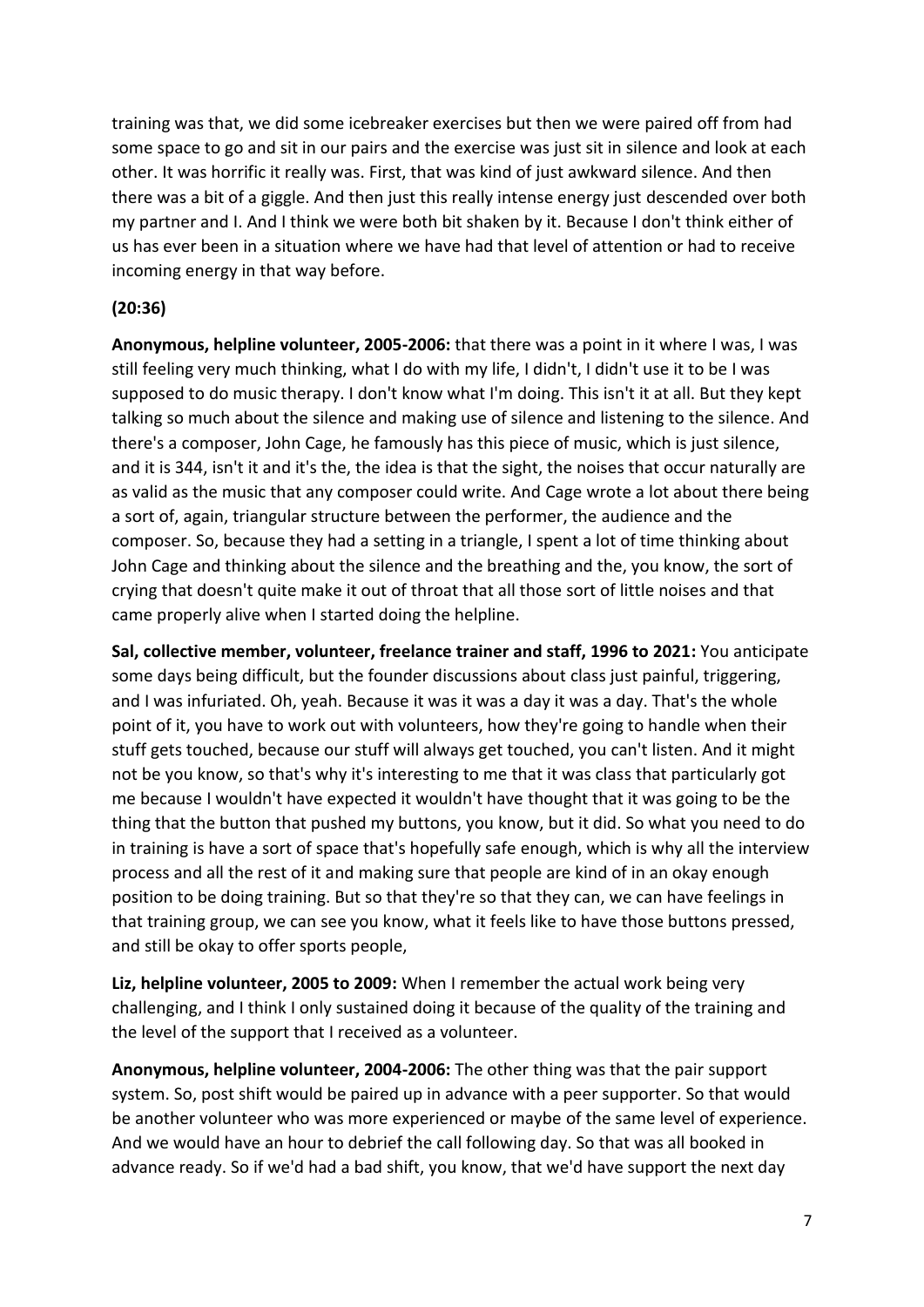and that model. I never saw that anywhere, anything like that. Not even close. But the value of that wouldn't have been able to volunteer there without that.

**Liz, helpline volunteer, 2005 to 2009:** So then that was like an hour on the phone to the absolutely incredible Sylvia Murray.

**Anonymous, helpline volunteer, 2005-2006:** Sylvia was was wonderful. And this she would not remember me because I imagined there'd be hundreds of them, but I definitely remembered her. So she she just looked like it sounds so patronising, but she just looked like such a nice old lady in the training. And she and quite, you know, hands folded nicely on her skirt. And she'd be talking to us about this and this and I thought we were very nice. Like I instinctively know I'm not swearing in front of you.

**Anonymous, helpline volunteer, 2004-2006:** She was so tough. She had this demeanour of this kind of gentle granny and essentially she was a little old lady. Stereotypical kind of white hair and little glasses and a soft voice. But I wouldn't pick a fight with her, no way. She was extraordinary. I've never met a woman like her before.

# **(24:37)**

**Liz, helpline volunteer, 2005 to 2009:** So I just totally lucked out basically and had silver as my peer supporter. She was just like my, my sort of major saving grace really being able to download to her. And I still carry Sylvia and a lot of things that she said to me with me. That was kind of what helped me continue to work with the service for like a good few years really was just that the quality of the peer support that she offered was massive.

**Sophie:** What do you think is the biggest thing that you learned and you took from your whole experience? What was maybe the one thing that you, you think, okay, that's what stuck with me. And that's what's positive about this whole experience.

**Stephanie, helpline volunteer, management committee, 1995 to 1998:** I think it was, it was the, the care really was the best thing that we cared equally about ourselves on each other as we did, about the people who would call and anybody who who called would be cared for. There was never a sense of judgement or choosiness.

**Anonymous, helpline volunteer, 2004-2006:** That just the training thing was ever gonna have left, just solid training about importance of looking after yourself and looking after those around you. And not being shy to, to look really difficult stuff because it's okay to be distressed by it. Because to not be distressed by is actually not very normal at all. So doesn't sound like the best but no, that is the best because it's the most important things.

**Sarah B, helpline volunteer, 2003 to 2008:** Yeah, there are a couple of calls. Yeah, there are a few calls. Yes, there's that those that's what stays, and the wondering, what happened, how they are now. Yeah. Yeah, I'd, you know, I, I'd love to think that at some stage, I mean, obviously, I never, ever will. But you know, there's probably about probably about six or seven people that I would really like to know, there's one particular woman I'd really like to know how she is now. Because I really got, I sort of felt we had quite a personal bond. In fact, actually, she was my last call. And I don't know how she knew. But she said the end she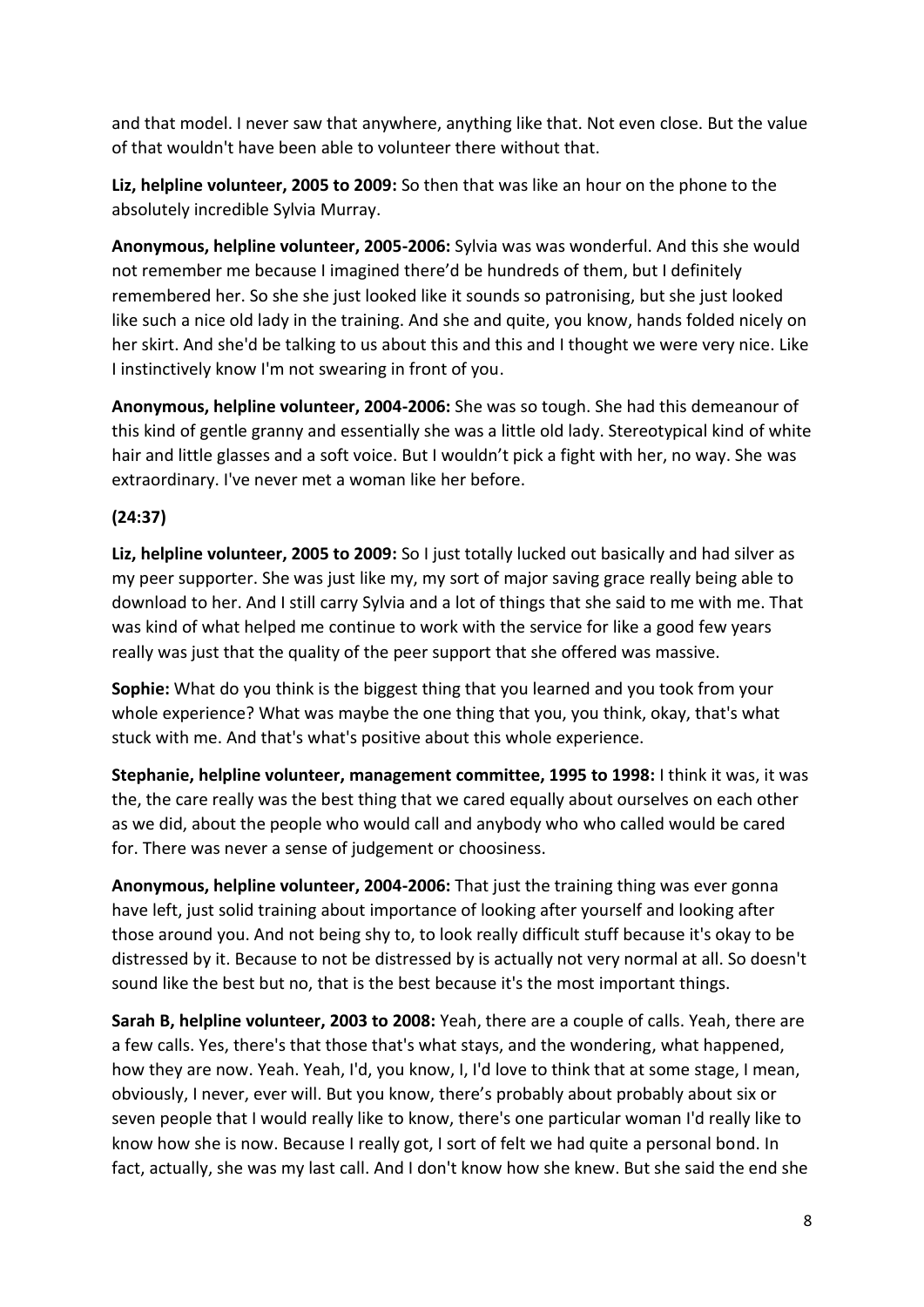said, this is your last call, isn't it? I said yes. How did you know? She we just got to know each other. And somehow she picked that up she was really really bright. Really sensitive, and so damaged and totally aware of, of the damage and why and, and just trapped. And that was Yeah. I'd love to know how she is.

**Anonymous, collective member, 1993 to 2000:** Well, I said I'm writing to formally resigned from the line. Do you want to hear this letter? It's not very long. I also wanted to thank Hillary personally and all the women unpaid and paid who have been and are part of the project. The whole ethos of the training around non judgmental-ness equal opportunities and the learning understanding of abuse and self harm issues were exciting, challenging, and opened up for me new ways of being and thinking. On a personal level, it was my first step in starting to see a possible way forward in my own healing, and helped me to open stuck doors around my own feelings of shame and self blame, and begin to experiment in trusting others with my more vulnerable hidden parts. Most importantly, I had the privilege of gaining a deeper understanding of mental health issues. By listening to callers and receiving ongoing supervision and training within the organisation. This has led to me eventually making a career switch into mental health work rather than deadend and low interest jobs I've done most of my life I'm very clear about the extent of the positive impact the BCSW has had on my life in so many ways. Best wishes triple BCSW and long may continue to do the extraordinary work it does.

**Liz, helpline volunteer, 2005 to 2009:** I just think it was great. It was it was it was such as it was it was really good thing to be a part of because it it felt good and it still feels good that that I did that and that I could hear those stories you know, it's had it had a personal gain for me because you know, it did turn me towards the direction that I you know, care about very much very interested in, but it was it was a really, it was just so gentle. It was just such a gentle kind thing to do.

**Jess, support services volunteer and staff, 2018 to present:** I think it changed my life completely honestly, it's really hard to explain but I think I... I just learned so much about myself, I felt for the first time… I used to be quite a closed off emotional person, but like emotionally, I didn't really share a lot with people I can, and I just don't think I would have been able to do that still, if I wasn't here if it wasn't being in a place where emotions are accepted and understood where self injury is accepted and understood where, you know, women's experiences are accepted and understood. I think it's, it's, it's really transformative. Working at a place volunteering at a place working at a place like that. And yeah, I just I just learned so much about how to talk to people and how to be comfortable talking to people and how to look at really difficult things. You know, I used to hate picking up the phone. Now, I don't think like anything nothing on the end of the phone that could ever scare me, ever. There's nothing scary at the end of the phone anymore \*laughter\*.

# **(31:10)**

# **\*End credits\***

This podcast was produced as part of women listening to women, and all history at the Bristol crisis service for women produced and edited by Marnie Woodmeade. Music by